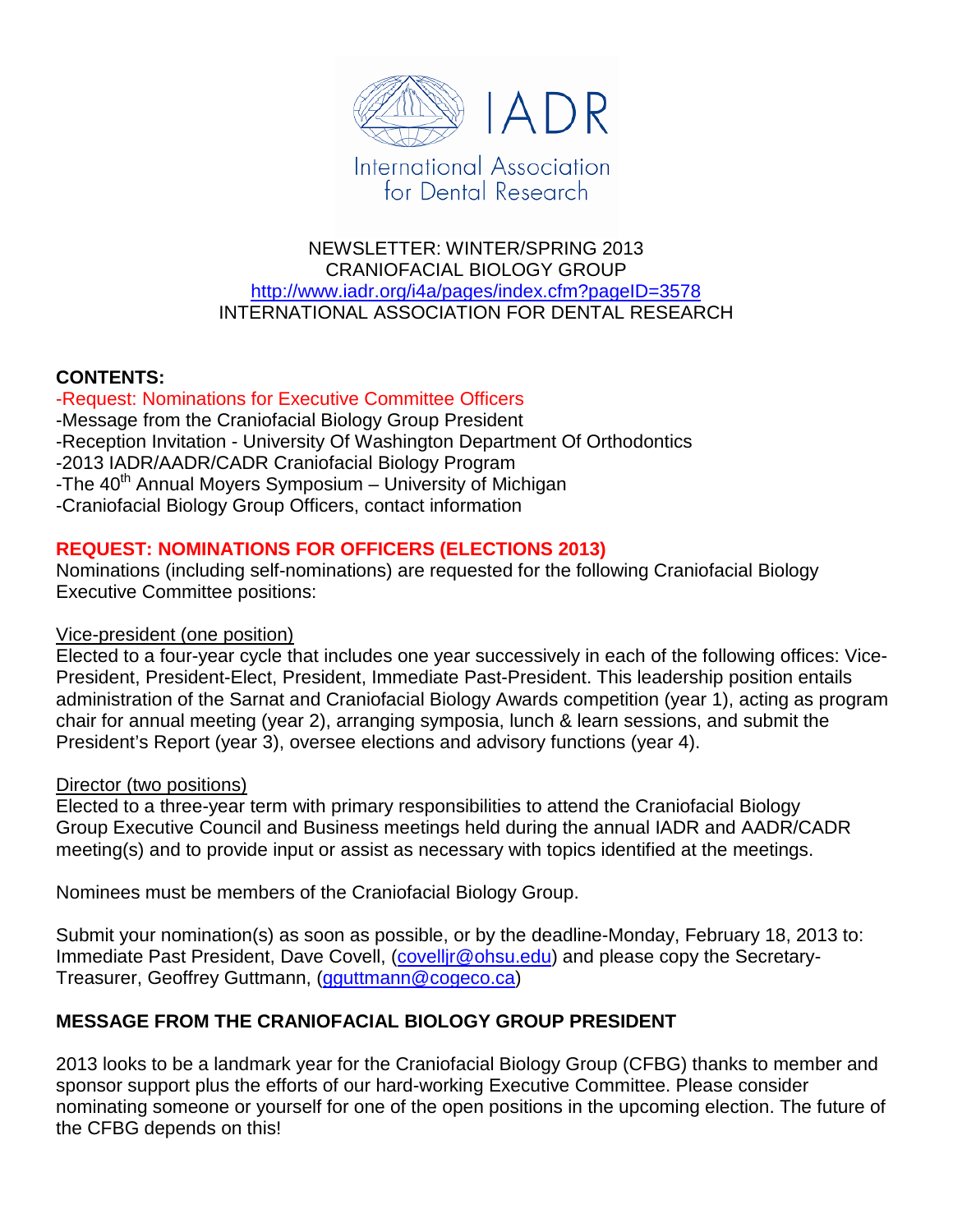We can all look forward to an exciting and informative program of events at the 2013 IADR/AADR/CADR General Session in Seattle, WA, March 20-23, 2013. Many thanks for this go out to Sarandeep Huja, President-elect and Group Program Chair, and his team of abstract reviewers: Mani Alikhani, Lucia Cevidanes, Eric Everett, Allen Firestone, Conchita Martin, Sundaralingum Premaraj, Eser Tufekci, Sunil Wadhwa, and Sumit Yadav. Our keynote speaker is Mark Mooney of the University of Pittsburgh, who received the 2012 IADR Distinguished Scientist Award in Craniofacial Biology. Mark will give the keynote address (Friday, 10:45 am, Mar. 22, 2013): "Developing a Translational Rabbit Model of Craniosynostosis: From Morphology to Molecules." Other special events sponsored/co-sponsored by the CFBG include the Lunch & Learning presentation entitled: "Deciphering the Code of 3-D Imaging in Orthodontics," by Tung Nguyen (Friday, 12:30 pm, Mar. 22, 2013) and 4 symposia:

- "Epithelial and Mesenchymal Stem Cells: Biological Discovery and Translation towards Orofacial Regeneration"(Thursday, 10:45 am, Mar. 21, 2013; organizer: Jeremy Mao)
- "Accelerated Orthodontic Tooth Movement" (Friday, 8 am, Mar. 22, 2013; organizer: Sumit Yadav; additional support from: PROPEL Orthodontics)
- "Cures For Human Tooth Agenesis : What The Future Holds" (Friday, 10:45 am, Mar. 22, 2013; organizers: Ophir Klein and Rena D'Souza)
- "Tales from the "Bony Crypt: Molecules, Genes and Proteins Controlling Tooth Development, Eruption and Drift" (Saturday, 8 am, Mar. 23, 2013; organizer: Dave Covell).

We are extremely grateful for the promise of donations from two additional sources in 2013. As a result of these, the 3 proposals listed below were approved in Iguaçu Falls. Consequently, we have some notable improvements to look forward to in 2013. That is:

Craniofacial Biology Group – Business Meeting: June 21, 2012 – approved new proposals:

- Consortium for Translational Orthodontic Research (CTOR) donation of \$5,000/year
	- o 80:20 division of funds
	- o \$4,000 for keynote speaker and symposia costs
	- o \$1,000 for student travel awards for finalists in Sarnat and CFBG Awards Competition (\$100 per finalist)
	- o Sponsorship to be recognized, e.g. newsletters, award certificate, IADR program, at session and symposia
- Dentaid donation
	- o Funds to be used to support CFBG Award
	- o Title: Craniofacial Biology Group Award sponsored by Dentaid
	- o Request \$400 annually for 10 years
		- **5300 for cash award**
		- **\$100 for plaque**
	- o Sponsorship to be recognized, e.g. newsletters, award certificate, IADR program, at session and symposia
- Designated categories and updated support for Sarnat and CFBG awards
	- o Sarnat Award
		- Senior Category (preferably PhD students, post-doctoral fellows)
		- \$500 (increased from \$200) cash award funded by CFBG treasury
	- o CFBG Award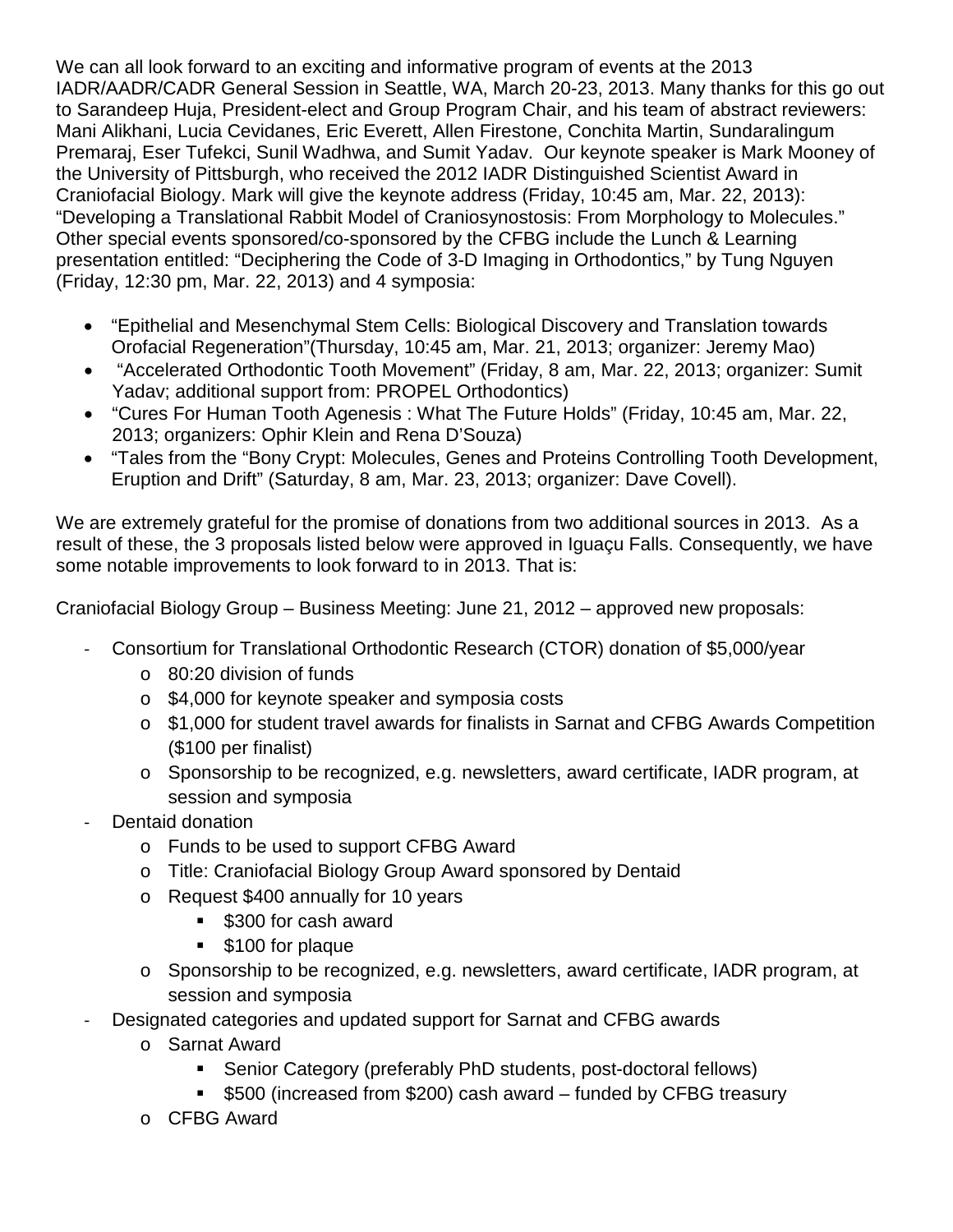- Junior Category (preferably MS and dental students, residents in certificate programs)
- **5300 cash award (previously no monies offered)** potentially funded by Dentaid.

I sincerely thank CTOR and Dentaid for these generous donations. We had a relatively astounding response with 32 and 44 applicants, respectively, for the 2013 Sarnat and CFBG awards. Thanks also go to Nan Hatch, Vice-president, who has organized the new and improved awards competitions, and her dedicated team of reviewers/judges: Mani Alikhani, Conchita Martin, Sundaralingum Premaraj, Sunil Wadhwa, and Xuiping Wang. Please plan to attend the Sarnat and CFBG award finalists' poster session in Seattle and support these up-and-coming investigators.

It has been a pleasure to work with the current Executive Committee members: Saran, Nan, plus Geoffrey Guttmann, Secretary-treasurer; Dave Covell, Past-president; Sylvia Frazier Bowers, Councilor; and Conchita Martin, Sunil Wadhwa, Xiu-Ping Wang, Mani Alikhani, Martin Palomo, and Sundaralingum Premaraj, Directors. This Committee works tirelessly to serve the Craniofacial Biology Group and welcomes input from the membership – so let us know your ideas and suggestions.

The next CFBG Business Meeting will be held on Thursday, Mar. 21, 2013 from 5 – 6 pm, with a reception to follow. Please watch for forthcoming details regarding the locations and plan to attend both events. Amongst the proposed agenda items for the meeting will be consideration of changes to the CFBG Constitution and Bylaws, which are currently being prepared by the Constitution and Bylaws Committee. Pending approval by the Executive Committee, the changes will be presented to the members of the CFBG at least one month in advance of the Business Meeting.

Happy New Year; I look forward to seeing you in Seattle!

Sincerely, Laura Iwasaki President, IADR Craniofacial Biology Group

### **RECEPTION INVITATION** - **UNIVERSITY OF WASHINGTON DEPARTMENT OF ORTHODONTICS:**

The University of Washington Department of Orthodontics invites members of the Craniofacial Biology Group to a reception in our clinic on Friday, March 22, from 4 - 7 PM. Please join us for a tour of our clinic and department, as well as to socialize with friends and colleagues. Beverages and hors d'oeuvres will be served. Directions to the clinic will be provided at the CFBG business meeting on March 21. Please RSVP to Taryn Sanders-Sheats by March 1: [taryns3@u.washington.edu](mailto:taryns3@u.washington.edu)

### **2013 IADR/AADR/CADR ANNUAL MEETING AND EXHIBITION (MARCH 20-23, 2013): SEATTLE, WA USA**

(Also see [http://iadr.confex.com/iadr/13iags/webprogram/\)](http://iadr.confex.com/iadr/13iags/webprogram/)

Craniofacial Biology Group Business Meeting: Thursday, March 21, 5:00-6:00 PM Room 304 (Washington State Convention Center)

Craniofacial Biology Group Joint Reception (with Mineralized Tissue and Pulp Biology and Regeneration Groups): Thursday, March 21, 6:00-8:00 PM, (following Business Meeting) Ballroom 6E (Washington State Convention Center)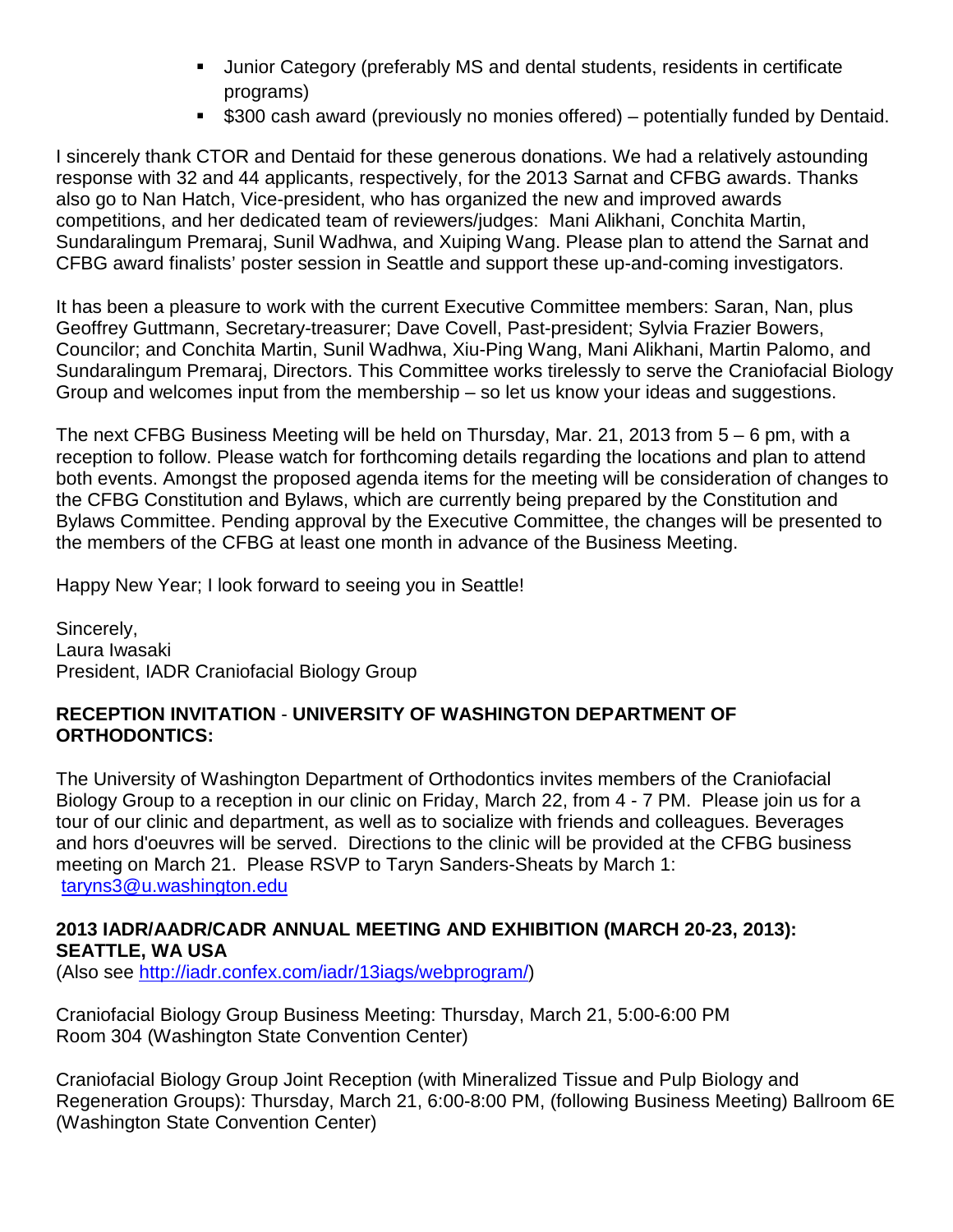Craniofacial Biology Oral and Poster Sessions: (also see [http://iadr.confex.com/iadr/13iags/webprogram/CBCOMB.html\)](http://iadr.confex.com/iadr/13iags/webprogram/CBCOMB.html)

Wednesday, March 20, 2013

*1:30 p.m.-3 p.m.*

7 [Scaffolds, TMJ, Muscle](http://iadr.confex.com/iadr/13iags/webprogram/Session30175.html) (CRAN) Location: Room 619 (Washington State Convention Center) Chair(s): A. UTREJA and G.J. WRIGHT

8 [Tooth Movement](http://iadr.confex.com/iadr/13iags/webprogram/Session30177.html) (CRAN) Location: Room 605 (Washington State Convention Center) Chair(s): S. HUJA and S. LI

*3:15 p.m.-4:45 p.m.*

35 [CBCT and 3 Dimensions](http://iadr.confex.com/iadr/13iags/webprogram/Session30174.html) (CRAN) Location: Room 613 (Washington State Convention Center) Chair(s): J.M. PALOMO and K.A. SCHULZE

36 [Tissue Engineering and Muscle](http://iadr.confex.com/iadr/13iags/webprogram/Session30178.html) (CRAN) Location: Room 617 (Washington State Convention Center) Chair(s): E.L. EALBA

Thursday, March 21, 2013

*8 a.m.-9:30 a.m.*

57 [Palate Development, and Cleft Lip and Palate](http://iadr.confex.com/iadr/13iags/webprogram/Session30170.html) (CRAN) Location: Room 619 (Washington State Convention Center) Chair(s): C. TROTMAN

58 [Signaling and Molecules](http://iadr.confex.com/iadr/13iags/webprogram/Session30179.html) (CRAN) Location: Room 617 (Washington State Convention Center)

*10:45 a.m.-12:15 p.m.*

85 [Jaw Mechanics and Mastication](http://iadr.confex.com/iadr/13iags/webprogram/Session30176.html) (CRAN) Location: Room 619 (Washington State Convention Center) Chair(s): L.R. IWASAKI

*2 p.m.-3:15 p.m.*

139 [Cartilage](http://iadr.confex.com/iadr/13iags/webprogram/Session30197.html) (CRAN) Location: Hall 4 (Washington State Convention Center) Poster Session

140 [Tooth Development and Movement](http://iadr.confex.com/iadr/13iags/webprogram/Session30191.html) (CRAN) Location: Hall 4 (Washington State Convention Center) Poster Session

*3:30 p.m.-4:45 p.m.*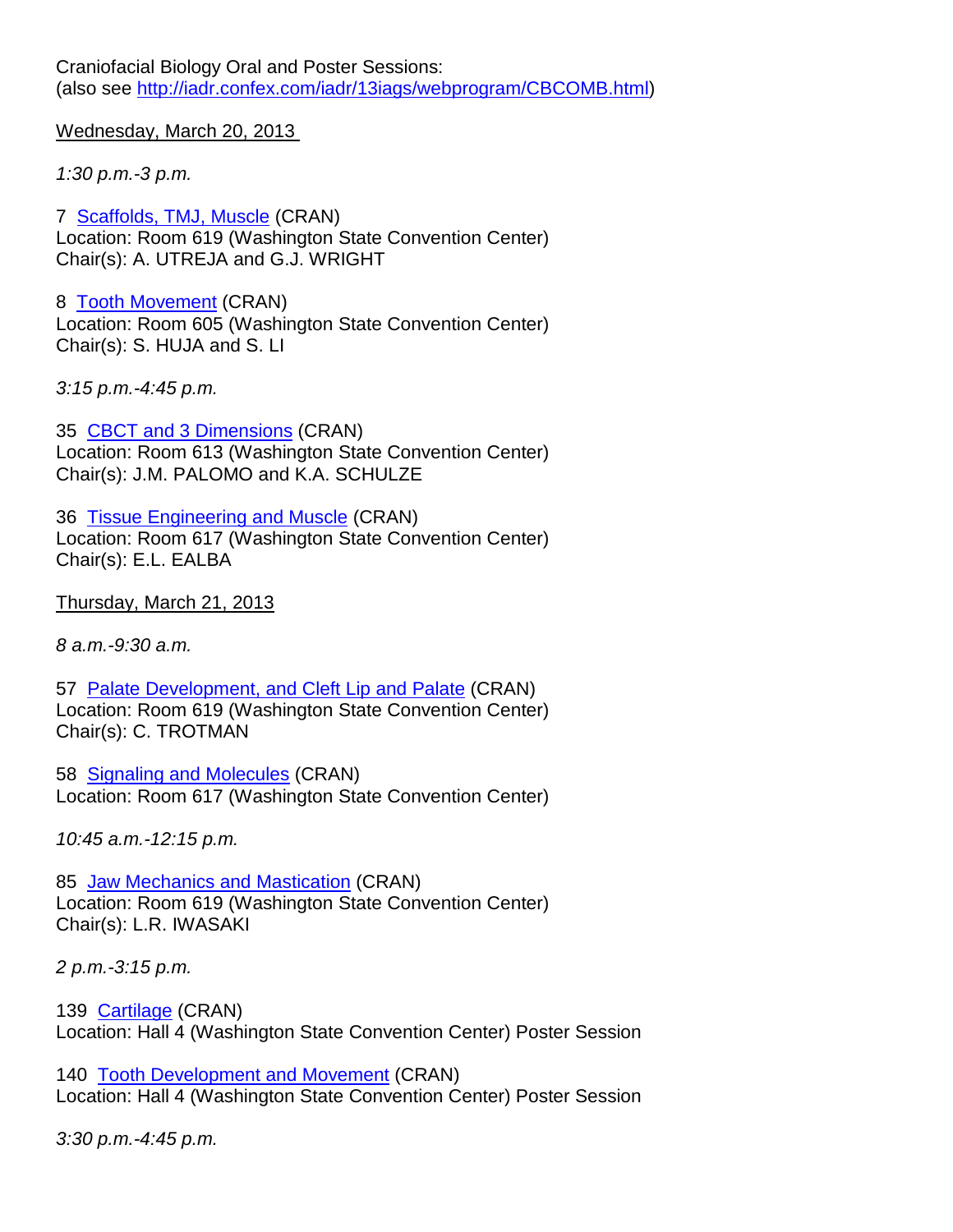179 [Fibroblasts, Bone Cells, Bone and Mineralization](http://iadr.confex.com/iadr/13iags/webprogram/Session30196.html) (CRAN) Location: Hall 4 (Washington State Convention Center) Poster Session

180 [Orthodontic Diagnosis](http://iadr.confex.com/iadr/13iags/webprogram/Session30389.html) (CRAN) Location: Hall 4 (Washington State Convention Center) Poster Session

181 [Orthodontic Treatment I](http://iadr.confex.com/iadr/13iags/webprogram/Session30189.html) (CRAN) Location: Hall 4 (Washington State Convention Center) Poster Session

Friday, March 22, 2013

*8 a.m.-9:30 a.m.*

191 [Morphogenesis and Development](http://iadr.confex.com/iadr/13iags/webprogram/Session30171.html) (CRAN) Location: Room 619 (Washington State Convention Center) Chair(s): T. DIEKWISCH and R.P. ANTHONAPPA

*10:45 a.m.-12:15 p.m.*

217 [Keynote Address; Osteoblasts and Osteoclasts](http://iadr.confex.com/iadr/13iags/webprogram/Session30173.html) (CRAN) Location: Room 617 (Washington State Convention Center)

*2 p.m.-3:15 p.m.*

272 [Muscle, EMG](http://iadr.confex.com/iadr/13iags/webprogram/Session30193.html) (CRAN) Location: Hall 4 (Washington State Convention Center) Poster Session

273 [TMJ, TMD](http://iadr.confex.com/iadr/13iags/webprogram/Session30192.html) (CRAN) Location: Hall 4 (Washington State Convention Center) Poster Session

*3:30 p.m.-4:45 p.m.*

308 [3d and 2d Imaging](http://iadr.confex.com/iadr/13iags/webprogram/Session30188.html) (CRAN) Location: Hall 4 (Washington State Convention Center) Poster Session

309 [Growth, Development, Signaling, Morphogenesis I](http://iadr.confex.com/iadr/13iags/webprogram/Session30391.html) (CRAN) Location: Hall 4 (Washington State Convention Center) Poster Session

310 [Orthodontic Treatment II](http://iadr.confex.com/iadr/13iags/webprogram/Session30390.html) (CRAN) Location: Hall 4 (Washington State Convention Center) Poster Session

Saturday, March 23, 2013

*8 a.m.-9:30 a.m.*

318 [Amelogenesis and Tooth Agenesis](http://iadr.confex.com/iadr/13iags/webprogram/Session30169.html) (CRAN) Location: Room 609 (Washington State Convention Center) Chair(s): L.A. MORFORD and R. D'SOUZA

*10:45 a.m.-12:15 p.m.*

346 [Cartilage and Craniofacial Development](http://iadr.confex.com/iadr/13iags/webprogram/Session30168.html) (CRAN)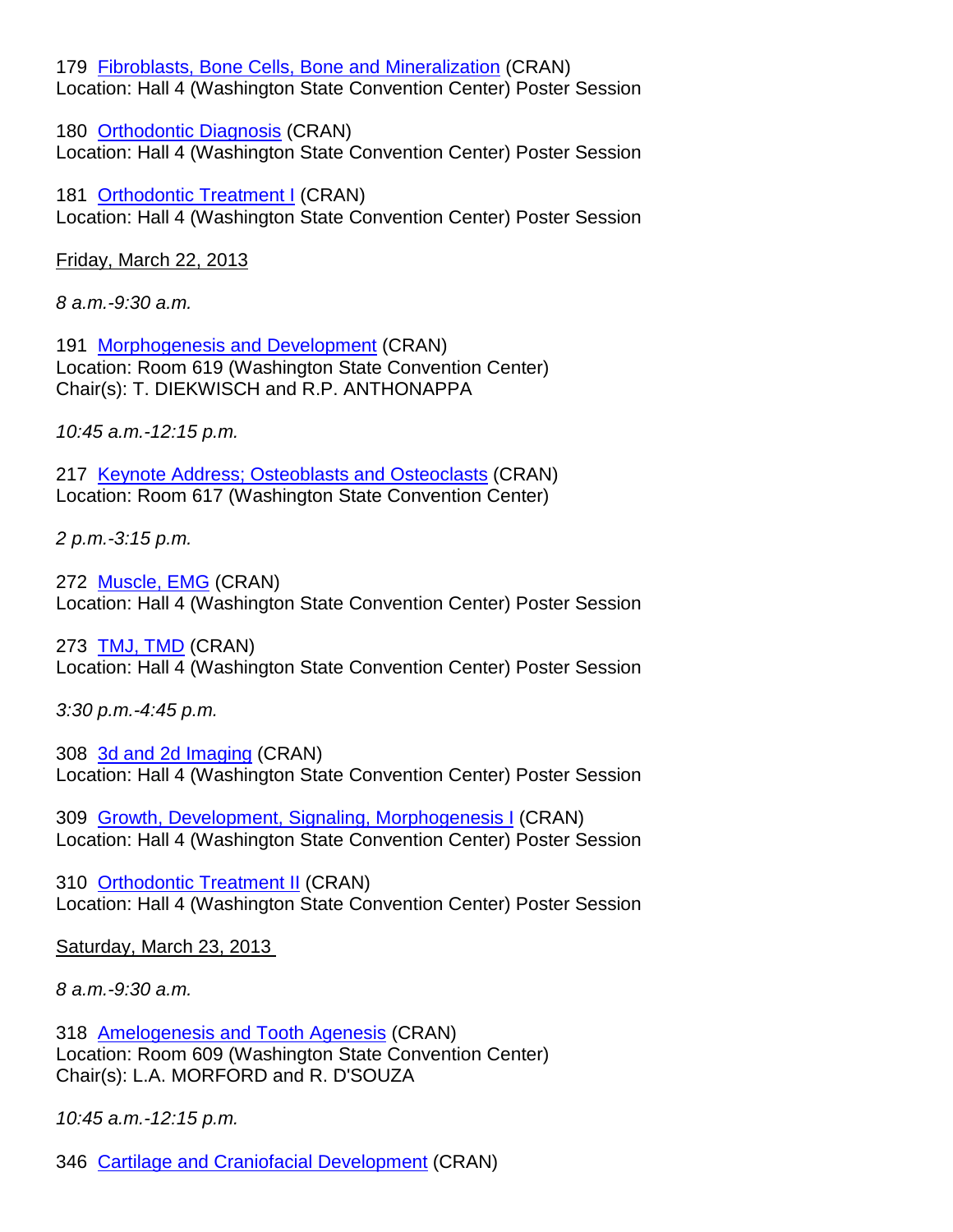Location: Room 603 (Washington State Convention Center) Chair(s): N. HATCH and J. CRAY JR.

347 [Tissue Engineering and Stem Cells](http://iadr.confex.com/iadr/13iags/webprogram/Session30172.html) (CRAN) Location: Room 611 (Washington State Convention Center) Chair(s): X. WANG and H. CHENG

*2 p.m.-3:15 p.m.*

396 [Growth, Development, Signaling, Morphogenesis II](http://iadr.confex.com/iadr/13iags/webprogram/Session30190.html) (CRAN) Location: Hall 4 (Washington State Convention Center) Poster session

397 [Orthodontic Diagnosis II](http://iadr.confex.com/iadr/13iags/webprogram/Session30187.html) (CRAN) Location: Hall 4 (Washington State Convention Center) Poster Session

398 [Syndromes, Cleft Lip and Palate](http://iadr.confex.com/iadr/13iags/webprogram/Session30195.html) (CRAN) Location: Hall 4 (Washington State Convention Center) Poster Session

*3:30 p.m.-4:45 p.m.*

428 [Cleft Lip and Palate](http://iadr.confex.com/iadr/13iags/webprogram/Session30182.html) (CRAN) Location: Hall 4 (Washington State Convention Center) Poster Session

429 [Stem Cells and Regeneration](http://iadr.confex.com/iadr/13iags/webprogram/Session30194.html) (CRAN) Location: Hall 4 (Washington State Convention Center) Poster Session

# **THE 40th ANNUAL MOYERS SYMPOSIUM – UNIVERSITY OF MICHIGAN**

The 40<sup>th</sup> annual Moyers Symposium will be held in Ann Arbor, Michigan on the weekend of March 8-10, 2013. This special 2½ day event will feature top speakers from past Symposia. Speakers include Vincent Kokich, David Sackett, Lysle Johnston, William Proffit, David Sarver, Rolf Behrents, Lee Graber, Frans van der Linden, David Carlson, Hugo De Clerck, Lorenzo Franchi, Hans Pancherz, Katherine Vig, Nan Hatch, Sunil Kapila, Christian Stohler, William Giannobile and Chester Wang. The meeting also will feature a reception in the skyboxes of the newly renovated Michigan Stadium on Saturday night as well as a reception and poster session on Friday evening after the meeting. Travel awards will be provided to the best poster, in both a student and junior faculty category. For information about participating in the poster session, please contact Dr. Nan Hatch [\(nhatch@umich.edu\)](mailto:nhatch@umich.edu). For a detailed Moyers Symposium program and to register for the Symposium, please go to [www.MoyersSymposium.com.](http://www.moyerssymposium.com/)

### **OFFICERS OF THE CRANIOFACIAL BIOLOGY GROUP**

### **PRESIDENT (2012 - 2013)**

Dr. Laura Iwasaki Department of Orthodontics University of Missouri-Kansas City School of Dentistry 650 East 25th St. Kansas City, MO 64108 e-mail: [iwasakil@umkc.edu](mailto:iwasakil@umkc.edu)

### **PRESIDENT-ELECT (2012 - 2013)**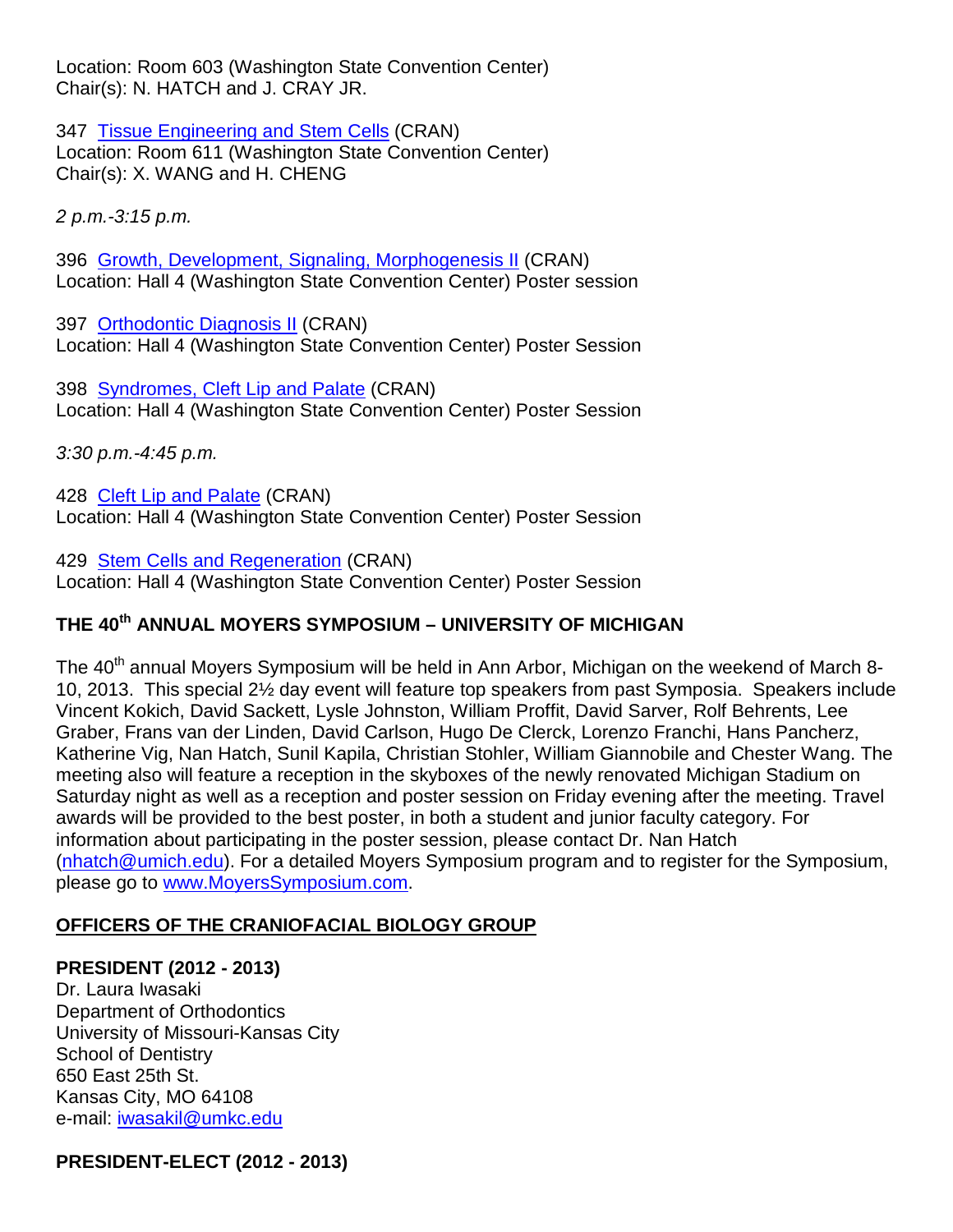Dr. Sarandeep Huja Division Chief, Division of Orthodontics College of Dentistry University of Kentucky Dental Science Wing, D-406 Lexington, KY 40536-0297 e-mail: [sarandeep.huja@uky.edu](mailto:sarandeep.huja@uky.edu)

### **VICE PRESIDENT (2012 - 2013)**

Dr. Nan E. Hatch Department of Orthodontics and Pediatric Dentistry The University of Michigan 1011 North University Avenue Ann Arbor, Michigan 48109-1078 e-mail: [nhatch@umich.edu](mailto:nhatch@umich.edu)

### **SECRETARY-TREASURER (2011 – 2014)**

Dr. Geoffrey Guttmann Department of Cell Biology and Anatomy University of North Texas Health Science Center 3500 Camp Bowie Boulevard Fort Worth, TX 76107 e-mail: [gguttmann@cogeco.ca](mailto:gguttmann@cogeco.ca)

### **PAST PRESIDENT (2012 - 2013)**

Dr. David A. Covell, Jr. Chair, Department of Orthodontics Oregon Health & Science University 611 SW Campus Drive Portland, OR 97239-3097 e-mail: [covelljr@ohsu.edu](mailto:covelljr@ohsu.edu)

### **COUNCILOR (2012 – 2015)**

Dr. Sylvia Frazier-Bowers 7450 Brauer Hall Department of Orthodontics School of Dentistry University of North Carolina at Chapel Hill Chapel Hill, NC. 27599 e-mail: [sylvia\\_frazier@DENTISTRY.UNC.EDU](mailto:sylvia_frazier@DENTISTRY.UNC.EDU)

### **DIRECTORS:**

Dr. Sunil Wadhwa (March 2010 - March 2013) Director, Division of Orthodontics College of Dental Medicine Columbia University 630 West 168th Street, P & S Box 20, VC 9-219 New York NY 10032 e-mail: [sw2680@columbia.edu](mailto:sw2680@columbia.edu) 

Dr. Xiu-Ping Wang (March 2010 – March 2013)